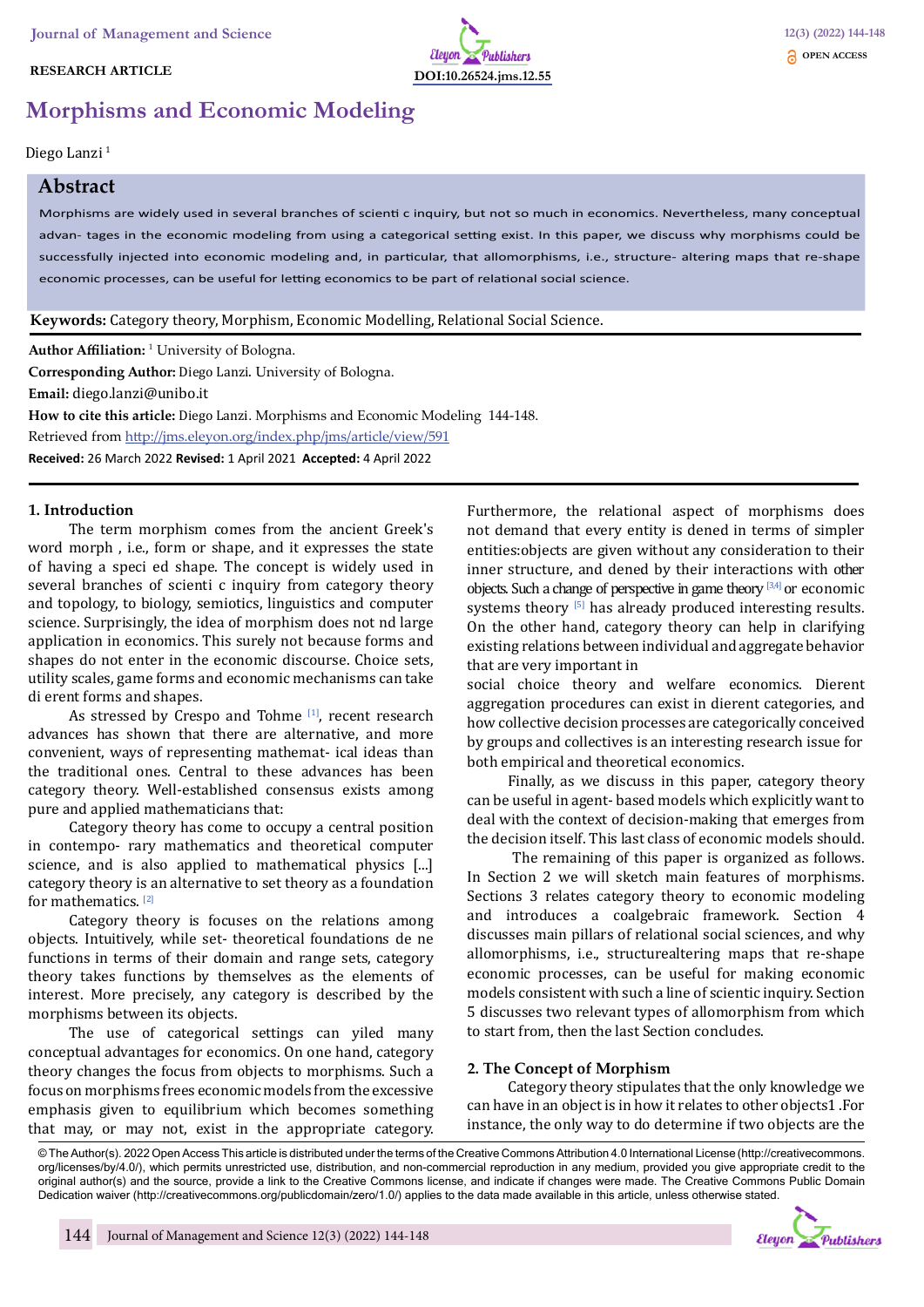same is to nd a morphism with special properties between them. Consistently, the strongest kind of morphism is an isomorphism. An isomorphism establishes that two objects in a category are the same object. An isomorphism admits a two-sided inverse, i.e., there is another morphism, in the category at hand, such that their compositions emit identity on the domain and codomain, respectively. Iso stands for equal in the sense that if an isomorphism exists, there is an sort of sameness to the two objects.

For an introduction to morphisms see Mac Lane [6] or Awodey.<sup>[7]</sup>

 A morphism from an object onto itself that doesn't necessarily establish an identity between the two elements is named an endomorphism. "Endo" stands for "within" or "inner", and morphisms of this kind map a structure into itself. An endomorphism that is also an isomorphism is called automorphism. Any automorphism is, therefore, bijective.

See Lanzi  $[8]$ . For connections between morphisms and semiotics see Marshall and Freitas. [9]

Formally, a morphism  $f : A \rightarrow B$  in a category K is an isomorphism if there exists a morphism g : B A such that both ways to composef and g give the identity morphisms on the respective object.

A weaker form of morphism is an epimorphism. The epi root connotes mor- phisms mapping over the entirety of the codomain (i.e., surjectivity). Thus,  $f: A \rightarrow B$  is an epimorphism if for every object X and every pair of morphisms  $g,h:B \to X$ the composition  $g_0 f = h_0 f$  implies that  $g = h$ . When a morphism is injective, it is called monomorphism where mono indicates that it generalizes one-to-one functions. In such a case,  $f : A \rightarrow B$  is a monomorphism if for every object X and every pair of morphisms g, h :  $X \rightarrow A$  the condi- tion  $f_0 g = f h_0$ implies g = h. Straighforwardly, isomorphisms are bijective, one-to-one and onto<sup>2</sup>.

A structure-preserving map between objects a,  $b \in X$ , i.e., a homomor- phism f on some structure with a binary operation , will preserve the binary operator across the mapping; that is,  $f(a \ge b) = f(a) \ge f(b)$ : If the structure is<br>that of needs an homomombian is an ardar necessive that of posets, an homomorphism is an order-preserving map, and an order relation. The pre x homos means similar , and endomorphisms are homomorphisms whose domain equals the codomain, while monomorphisms are commonly de ned as injective homomorphisms and epimorphisms as surjective homomorphisms.

A morphism that is not order- or structure-preserving can be named an allo- morphism3 . An allomorphism f will not preserve through the mapping a binary operation  $\gtrsim$ not preserve through the mapping a binary operation  $\sim$ <br>over some a, b ∈ X, i.e., f (a  $\geq$  b)  $\leq$  f (a)  $\geq$  (b). In semiotics,<br>the term allomorph describes the realization of phonological the term allomorph describes the realization of phonological variations for a speci c morphene; the pre x allo means other or di erent and indicates that the mapping creates diversities and variations in the structure of  $X<sup>3</sup>$ . Since allomor-phisms alter the structure on which they operate, injectivity and surjectivity are not necessarly required.

Finally, morphisms are usually equipped with a relation called composition. If you have two morphisms, η and ϕ, their composition is de ned when the codomain of η is the domain of  $\phi$ , and is denoted  $\phi \cdot \eta$ . The composition satis es both an identity property, i.e., there always exists an identity morphism of the kind id<sub> $\Lambda$ </sub> : A  $\rightarrow$  A such that id $\Lambda$  •  $\eta$  =

 $\eta = \eta \cdot id_{B}$ , and an associativity property, i.e., given a third morphism  $\vartheta$  it is true that  $\vartheta \cdot (\varphi \cdot \eta) = (\vartheta \cdot \varphi) \cdot \eta$ .

The collection of all morphisms from a structure A to B is denoted Mor (A, B).

## **3. Coalgebras and Economic Models**

The most general category is the category of all sets, where the objects are sets and morphisms are total functions. Other examples of categories are sets and relations, measurable spaces and measurable functions, or topological spaces and continuous functions. In what follows, we shall introduce some category- theoretical notions only in the special case of the category of sets. More precisely, the concepts of functor and coalgebra<sup>4</sup>.

A functor F (from the category of sets to itself) is an operation assigning to each set  $X$  a new set  $F(X)$ , and to each function  $g: X \to Y$ , a function  $F(g): F(X) \to F(Y)$  such that F (idX) = idF (X) andF (f g) = F (f ) F (g), for all sets X and all functions f and g.

Then, we need to de ne an economic process. The latter can be described as a state-based transformation of inputs in outputs. With a given input value and, on the basis of the current state, an economic process produces an output value and a change in the state of the world. Alternatively, the process terminates.

Let be S the set of states, I the set of inputs, O the set of outputs and R The set of results of the process. A function

$$
\pi: S \times I \to C (R + S \times 0) \qquad (1)
$$

Describes the process for some choice functor C. When in state  $s \in S$  and given the input  $i \in I$ , the functor chooses a possible continuation that consists in either terminating with a result  $r \in R$  or in continuing in a s' $\in S$ and producing an output value  $c \in O$ . Choice functors can be deterministic, i.e., inputs uniquely determine what happens, non-deterministic, i.e., given some inputs several possible continuations of the process exist, or probabilistic, i.e., the process continues randomly.

For a functor F, an F-coalgebra is a function  $h: X \rightarrow F$ (X), for some set X. Consistently, we can re-write expression (1) as:  $\triangleright$ 

$$
\pi: \mathbb{S} \to \Pi \text{ (S)} = C(R + X \times 0)^{1} \quad (2)
$$

Then given a process  $\pi$  and a morphism f, the resulting process  $\pi >$  f applies the map f to state-output pairs and it is de ned by:

$$
(\pi \quad f) (s) (c) = C (id + f) (\pi (s) (c)) (3)
$$

Conversely, the writing  $f - \pi$  indicates that, before each step, the map f is applied on inputs; that is:

 $(f > \pi)$  (s) (i) =  $\pi$  (s) (f(i))(4)

Economic processes of this kind can be referred to consumer behavior, pro- duction activities or choice problems in which one agent assumes decisions. In standard microeconomics, there is a gap to ll because models are traditionally built in terms of systems of simultaneous equations and di erential equations. In opposition, agent-

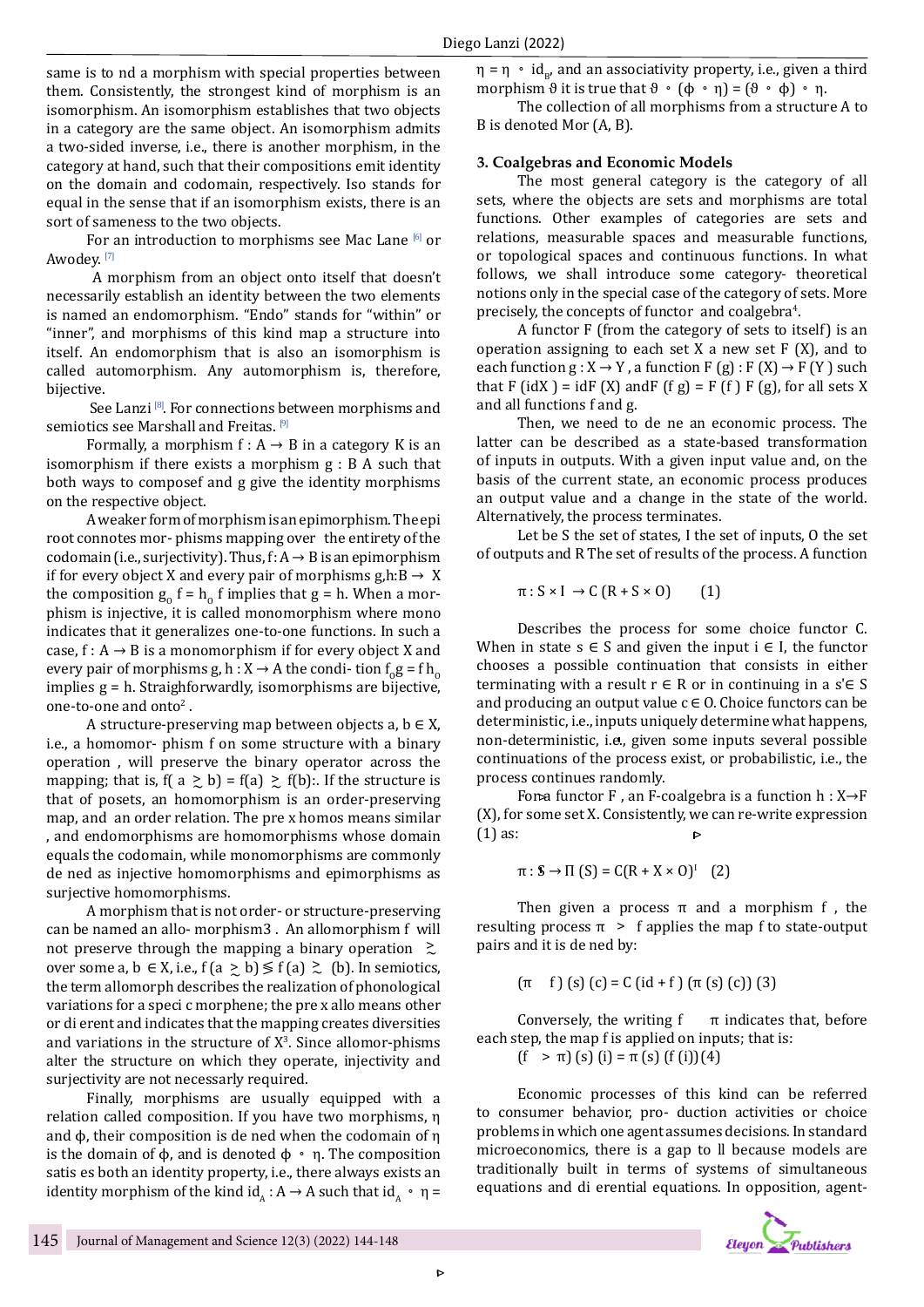based models tries to link categories, computer science and economic principles<sup>5</sup>.

# **4. Economic Modeling and Relational Social Science**

As we have seen, morphisms, essential building blocks of categories, can be applied to economic processes. In this Section, we argue that morphisms can be a useful tool for a relational social science (Emirbayer (1997)) into which economics can nd a place.

The relational perspective on social action and historical change can be char- acterized by comparing it with the substantialist one. According to the latter, substances of various kinds (objects, beings, essences, societies) constitute the fundamental units of inquiry. Contrarily, relational social sciences reject the idea that one can posit discrete, pregiven units as ultimate starting points of social analysis. Variablebased analysis is equally misleading: it detaches el- ements/ substances from their spatio-temporal contexts, analyzing them apart from their relations with other elements within elds of mutual determination.

The set-up here introduced is a slight modification of the one suggested by Blumensath and Winschel. [10] For a similar framework see Hedges and Ghani. [11] See Tesfatsion et al. [12]

In opposition, a relational approach embeds agents, and processes, within relationships, contexts and stories which shift over time and space, and such a shifting precludes the categorical stability of action. The ontological embeddedness,or locatedness, of entities within actual situational contexts become central, and dynamic relations between units, seen as unfolding/ongoing processes rather than as static ties among inert substances, the bases of analysis.Put it roughly: substantialist thinking corresponds closely to grammatical patterns ofWestern linguistics. [14,15]

Relational social sciences, therefore, must be focused on embeddedness struc- tures, situational contexts, relational perspectives and the like. One might just as well speak here of construals, transactions or conversations; the underlying idea remains the same: the primacy of contextuality<sup>6</sup>. In economics, this means to consider the possibility that processes are context-dependent. [16]

In the economic modeling, context-dependency can be approached in many ways. For instance, contexts can mean di erent embedding perspectives and descriptions of processes which in uence agents' behavior, and the way they structure their economic decisions.

Perspectives, for instance, can be de ned as mappings between objects in the external world and one's internal language.  $[17]$  These mappings impose a sort of ontology though we all confront the same reality, the way we code this reality in our internal languages can be di erent for we may employ di erent map- ping relations when this happens, individuals will see di erent worlds even though, at rock bottom, it is the same external world they confront. [18]

Similarly, Kahneman and Tversky [19] have shown that choice behavior is sensitive to the description of the choice, and to the way in which alternatives are framed. Di erently describing the same economic problem modi es the psychological attitudes of the chooser and, therefore, causes a di erent economic behavior. [20] Description-dependency may be explained in terms of agent's moral and relational position,

in terms of meaning conferred to di erent menus of choice or through commitments elicited by the way the problem is framed: in all cases, diverging descriptions map di erently how the economic problem is perceived and structured.

Nevertheless, Sometimes our perception of economic processes cannot fully be cashed out in terms of salience over bundles of per-determined objects. Sometimes it must be cashed out in terms of determining what the features, or properties, of these objects are in the rst place. For instance, following Dietrich and List  $[21]$ , a context is not merely a subset of the universal set of options X, but a subset of X accompanied by some parameters which specify further features of the environment.

Such a speci fication allows to model how agents assign properties to objects based on their perception/perspective, rather than assigning salience to pre-determined features of these objects. These properties can totally, or partially, belong to the objects consistently with the basic intuition of fuzzy  $logic^{\gamma}$ .

From a coalgebric perspective, the role of above context-dependent param- eters, though which optioncontext pairs are built, can be played by allomor- phisms. They can operate as structure-altering maps that re-shape economic processes and games. In order to exemplify how allomorphisms can do that, in the next Section, we shall focus on two particular cases.

## **5. On Relational Allomorphisms**

Perspective functions and membership functions help us to understand how morphisms can intervene in decision processes. The former are able to summa- rize di erent interpretative perspectives or positions, the latter give form to the idea that a property can only partially belong to an object. In what follows, by using these functions as examples, we shall build some relational allomorphisms for economic problems in which the order structure among objects matters. [21]

Take a nite, non-empty and ordered choice set (X, 4), and  $k = 1, ..., l$  possible co-existing perspectives/properties on the choice process at hand. Let X be the Cartesian product between  $X_k$  with  $k = 1, ..., l$ . In the context K, a perspective function,  $\Gamma : (x, K) \rightarrow X$ , maps how di erent properties are assigned to choice option x X in context K. The bundle of properties indicates inherent features of option-context pairs that influence choice. [21]

See Bauman [16].The idea of fuzzy set was originally introduced by Zadeh.  $[22]$  For a primer in fuzzy logic see Nguyen et al.<sup>[23]</sup>

Let  $C: X \rightarrow M(X) \subseteq X$  be a maximal-set choice function and, for each  $x \in X$ ,  $x_{K}^{*} = (x_{1}^{1}, ..., x_{1}^{1})$  and  $x_{K}^{*} = (x_{1}^{1}, ..., x_{1}^{1})$  two different interpretations of relevant properties in context K, that are, two different outputs of Γ. If  $x^*_{K} \equiv x^*_{K}$ , then there must be an isomorphism f such that if  $x \gtrsim y$ , then  $f(x) \gtrsim f(y)$ with  $y \in X$ , and  $\Gamma(x, K) = \{x_{K}^{*1}, x_{K}^{*1}\}\$ . Thus,  $M(X) = M(X^*)$ when properties  $k = 1, ..., l$  hold.

On the contrary, if  $x^*_{K} \neq x^*_{K}$  different interpretations of x can modify the order structure between alternatives. In this case, for instance, take an allomorphism η. Since X has finite length, we can define a rank operator as a function rk:  $X \rightarrow I +$  such that, for  $x, y \in X$ , rk(x) > rk(y) if  $x \gtrsim y$ , and  $rk(x) = rk(y) + 1$  if y covers x. Then, an allomorphism yields

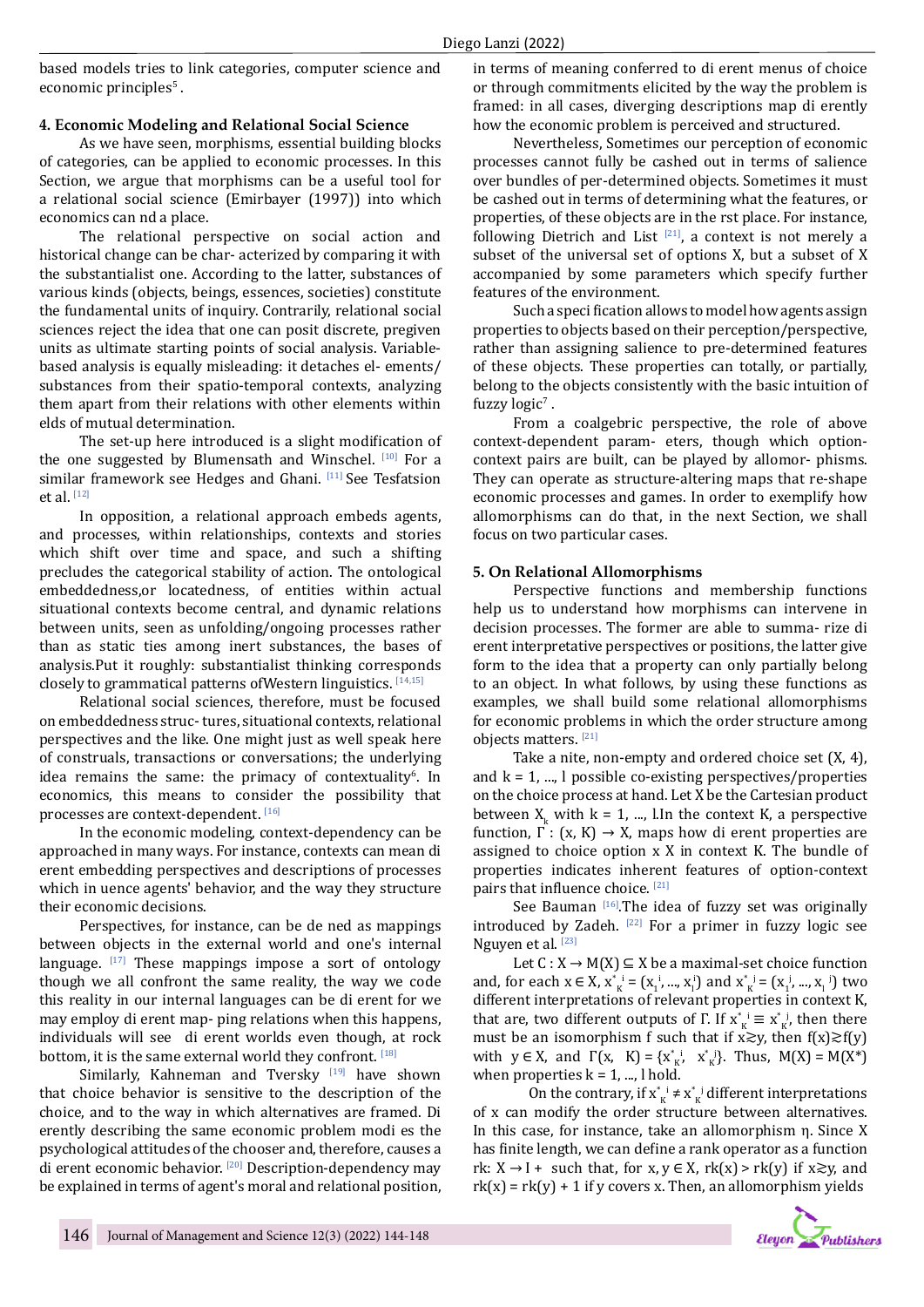For at least one  $x \in X$  or, alternatively, it makes true that if  $x \gtrsim y$  for some  $x, y \in X$ , then  $\eta(x) \lesssim \eta(y)$  with  $x, y \in X$ . Hence, it is allowed that if  $x \gtrsim y$  then  $\eta(x_{\kappa}^i) \gtrsim \eta(y) \gtrsim \eta(x_{\kappa}^i)$  in context K. Consistently, it can also be that  $M(X^{\prime}) \in X - M(X)$ : the possibility of description-dependent, or perspectivedependent, choices is not ruled out.

Until now, we have implicitly supposed that a relevant property k belongs entirely to objects of choice. As mentioned above, a different way to approach the membership issue is through fuzzy logic. According to fuzzy sets theory, given a class of objects X and a property of these objects, say k, any  $x \in X$  can partially, or totally, belong to the fuzzy set  $\Delta_{k'}$  i.e., an element can partially, or totally, possess the property k.

A membership function of the kind:

 $\mu_{\Delta k}: X \rightarrow [0, 1]$ 

with  $\mu\Delta_k(x) = 0$  if x does not have the property k and  $\mu\Delta_k$  (x) = 1 if the property fully belongs to x, completely describes how partial membership is modeled.

Membership functions can be also used to build fuzzy orderings8 . Following Gonga et al. (2018), we can de ne a fuzzy order relation P on X as characterized by a membership function.

$$
\mu^{\mathrm{p}}: X \times X \to [0, 1] \text{ , } \mu^{\mathrm{p}} \text{ (}x^{\mathrm{i}}, x^{\mathrm{j}} \text{)} = \mathrm{p}_{\mathrm{ij}}
$$

verifying that

$$
p_{ij} + p_{ji} = 1
$$

and with  $p_{ij} = 0$  if x<sup>j</sup> is de nitely preferred to x<sup>i</sup>,  $p_{ij} =$ 1 if the opposite holds,  $p_{ij} = 0.5$  if  $x^j$  is indi erent to  $x^i$ ,  $p_{ij} \in$  $[0, 0.5]$  if  $x^j$  is partially-preferred to xiand pij  $(0.5, 1]$  in the remaining case. Hence, with respect to a given property k in context K, we can rank alternatives by using the ordering gener- ated by  $P\Delta_k$ .

The idea of a fuzzy order relation was originally introduced by Bezdek et al. [24] and Nurmi. [25]

 Recent advances in causal reasoning have given rise to a computation model that emulates the process by which humans generate, evaluate and distinguish counterfactual sentences. It is compatible with the "possible worlds" account according

The main advantage of fuzzy orderings lies in the possibility that the or- der between two options is reversed when reasons for partially-preferring one alternative over the other become counterfactuals. In logic, couterfactuals are conditional statements with a false antecedent  $[26]$ , or conditionals interpreted as entailing that their antecedents are false. When referred to propositions, they have a puzzling element of inde niteness9 . With traditional order relations, the proposition  $x$  is de nitely preferred to  $y$  entails that  $y$  is de nitely dis-preferred to x or, alternatively, that not-having y is de nitely preferred to not-having x .

The last contraposition is not necessary true with a fuzzy order relation. In fuzzy logic, the statement xj is partially-preferred to xi , with, for instance, a crisp value of 0.4, can countefactually mean: there can be 4 cases on 10 in whichxj is not actually better that xi . In context K, if the last counterfactual holds, the attribute k of available choice alternatives can be reversely interpreted and this can change the resulting ordering between options10 . In such a case, an allomorphims of the kind:

 $\eta : [0, 1] \to [0, 1]$ 

which yields that with  $x^i P\Delta_k x^j$  and

 $μ<sup>P</sup> (η(x<sup>i</sup>) , η(x<sup>j</sup>)) = p<sub>ij</sub>$ 

it is also true that  $η(x^j)$   $PA_k$   $η(x^i)$ .

Such a transformation can be interpret this transformation in terms of imaging (Lewis (1973)), i.e., a process of mass-shifting among possible worlds, provided that (i) worlds with equal histories should be considered equally similar and (ii ) equally-similar worlds should receive mass in proportion to their prior status (Pearl (2000)).

In coalgebric terms, allomorphisms sketched above determine that:

$$
(\pi > \eta) (s) (c) = C (\eta) (\pi (s) (c)) / = (\pi > f) (s) (c) = C
$$
  
(id + f) (\pi (s) (c)) (5)

or

 $(\eta > \pi)$  (s) (i) =  $\pi$  (s) ( $\eta$  (i)) /=  $\pi$  (s) (f (i)) (6)

In the first case, process outcomes are sensitive to di erent descriptions of outputs and nal states. In the second one, they are dependent on how inputs and starting conditions are intepreted.

#### **6. A Final Remark**

In this paper, we have discussed how to extend economic models for using the coalgebric language. A coalgebric set-up has internal consistency, formalism and direct code implementability, all features that make it very useful in the devel- opment of agent-based, or AI, models of economic behavior. Object-oriented languages are the main kind of language in these models which simulate data that trace the interactions of the programmed agents. The data is then used to statistically infer the properties of the composed systems11 . As we have seen, morphisms express relations between objects in categorical terms, and, hence, they can be easily injected in agent-based economic modeling.

Furthermore, morphisms can give account of agents' ability to re-construct and interpret properties by selfparticipating universals which sustain self-referential structures12 , i.e., interactions of the object and its encoding syntax and seman- tics. By creating rooms for these interactions, formal models focused on cate- gories and (allo)morphisms can contribute to the development, and increased usage, in economics of ontologies. The ontological embeddedness, or located- ness, of economic processes can imply that di erent spatio-temporal stimuli applied to the same process, and the same stimulus applied to di erent pro- cesses, produce di erent behavioral patterns, all having a general ontological status. As we have discussed, such a shift of perspective is needed for making economic models more relational and less substantialist.

to which there some constraints that are peculiar to exactly those transformations originate from actions. Lewis [27] formulation of counterfactuals indeed identifies such constraints: the transformation must be an imaging operator. See on the use of counterfactuals in computer science Pearl [28].